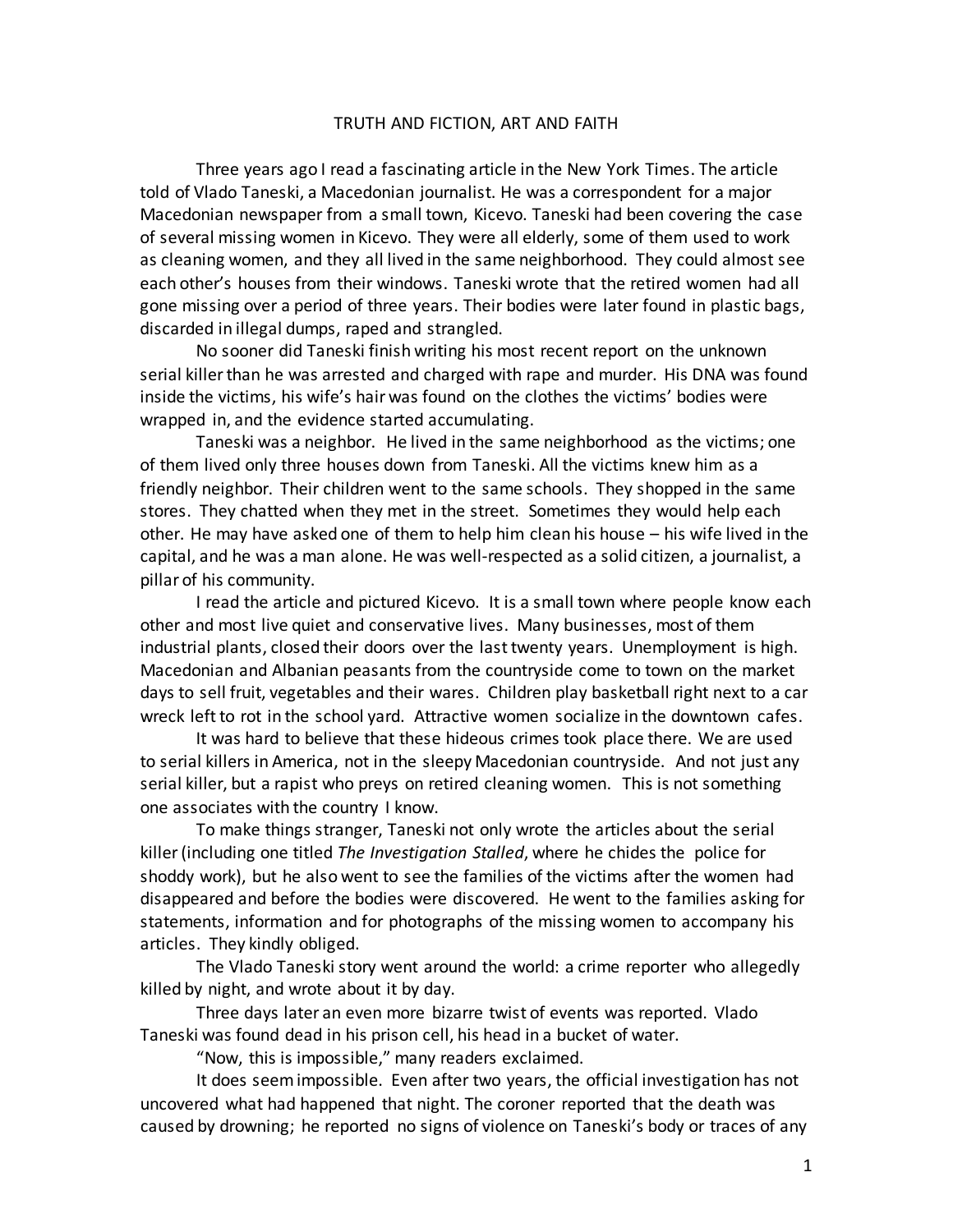mind-altering substances in his blood. The press from as far as Korea, Argentina and the US had a field day with the story: a crime reporter, suspected of the serial rapes and murders of retired cleaning women that he was reporting on, ends up dead in a bucket of water in his prison cell.

"Now, this is impossible," is the way many would describe this string of events. "It can't be true," others would say.

As I said, I read this story in two articles in the New York Times in the summer of 2008. I am a storyteller and filmmaker, and I often look at things in life or read books and stories thinking what they would look like if one tried to convert them into films. This story stood out. It was one of those stories that are unbelievable, yet true.

"But, it really happened" is something a student of mine once told me after I remarked that his idea for a film did not hold water dramaturgically. His reaction is typical of a common belief which holds that if a film is based on events that really took place the film itself should be believable and believed.

Yet, we have all seen bad and unbelievable films based on real events. And we have all seen great films that were entirely the product of someone's imagination. Still, just like my former student, most of us do look at films differently or accept stories in a different way if we believe they are true. We watch a documentary film in a different way from the way we watch a drama. We read a magazine article in a different way from the way in which we read a short story. Sometimes, we even treat a film that employs actors differently because we were told that it is based on something that really happened. We treat these works based on truth or reporting on the truth in a different way.

Why?

What is it in our relation to reality or in our relation to what we perceive to be the reality that makes us value a work of artifice (an art piece) differently depending on our knowledge or conviction of whether that work of artifice is based on events that really took place?

Mind you – this is not a case of actually observing reality. We are not watching events as they unfold. We are not observing **the truth happen**. What we are observing in a film based on a true story is a highly artificial construct. We are observing actors delivering lines written by a scriptwriter, actors and landscapes and objects filmed in a way determined by the director and by the director of photography and by the production designer. What is left out of the film is determined by the director and the editor. What we are observing is a work of  $art - or$  sometimes just a movie  $-$  with its own inner logic, rhythm, development and feel. These are all created by the filmmakers, usually deliberately and in line with numerous conventions established between the filmmaker and the viewer, and following the concept or idea the filmmakers had in mind.

The same applies to a documentary. When we watch a documentary we are not observing reality happen in front of our eyes. What we are observing is a film. A documentary film. With its own set of rules and conventions, with its own conclusions as to what exactly happened. These conclusions will sometimes depend on the point of view or on the context the particular film establishes. It will depend on the conclusion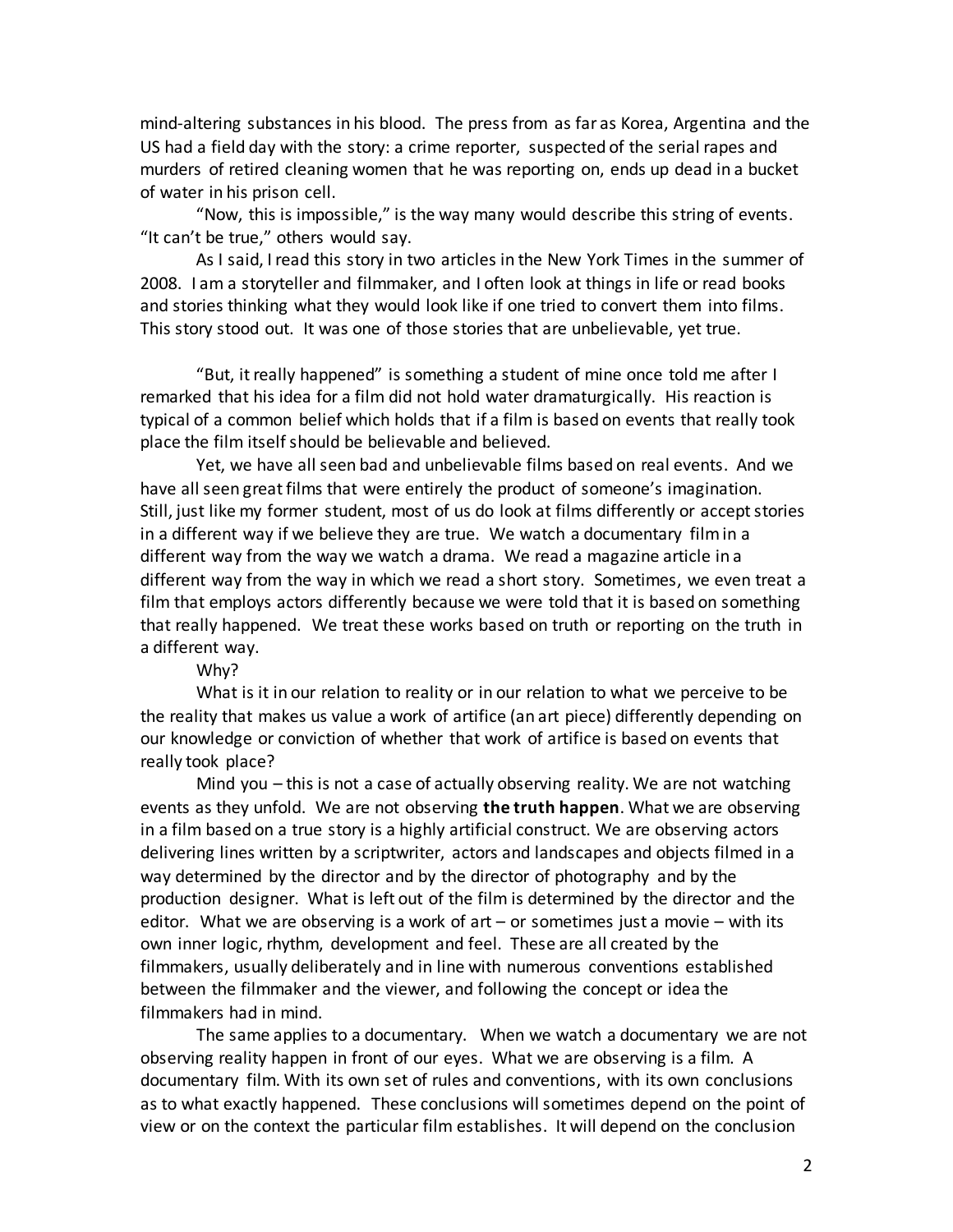the filmmakers have come to while making the film, or – quite often – before even setting out to make the film. Regardless of how faithful the filmmakers want to be to the events they are talking about (and which most of them had not witnessed first hand), such a film is a reconstruction. Or a construction.

In addition, the **feel** of the documentary will depend almost entirely on the filmmakers, and this may remove the film one more step from reality – and sometimes even from the truth. Quite often the feeling we'd have when we walk out of a film, even if it is documentary, will be very different from the feel we'd have if we were to observe reality instead of watching a film about reality.

In other words, the film – any film – will be different from the reality or the truth it is talking about.

Why then insist on the "faithfulness" or "truthfulness" of the film? No one has ever said – except on advice of their lawyer – "This film was entirely made up. Nothing in it is true." On the contrary, filmmakers often highlight their film's connection to the real events or people, sometimes at the very beginning of their films.

Does it make a film more truthful if it is based on a true story?

Or do we insist on the "faithfulness," the "truthfulness", the "based on a true story" as a way of giving the film more credibility? In the sense of, "This is not just something I dreamed up. It really happened, I am reporting it and that makes me a serious member of society." Is that why a lot of serious people prefer documentaries?

As the former student of mine would put it: "But, it really happened!"

Do we use it because the tagline "based on a true story" helps the viewer suspend their disbelief? A viewer walks into a theater and she is supposed to enter the filmmakers' world. It may be a world she likes or a world she doesn't like; it may be a world she believes, or a world she doesn't believe (a world of constructed connections and artificial feelings instead of a world of coherent vision and compact drama).

The filmmaker needs to gain the viewer's trust. And this is where the filmmaker may say: "What I am saying makes sense because it really happened. Trust me."

As every artist knows – or, at least, feels in his or her bones – it is essential to gain the viewer's trust if you expect for the work to resonate with the recipient. It is not easy to establish the **field of reality** in a dramatic piece, so using the true story crutch may be helpful in gaining the viewer's trust.

Of course, every work of art has to **earn** the viewer's trust. The viewer comes to the piece with a level of trust, but the artist has to satisfy – or, if possible, expand on – this trust. The viewer trusts that the film will be worthy of her expectations, that it will be an emotional, intellectual and perhaps even a learning experience for her. She trusts that you will take her by the hand and rule her inner world for two hours. She has faith in your ability to deliver, but she also has expectations.

Now what is interesting about this trust  $-$  or faith  $-$  is that it goes both ways. Or, rather – it is something that happens twice: once when the artist creates the piece – and once when the viewer takes it in.

So, the trust is essential for a work of art to:

(1) Be created, and

(2) Be consumed.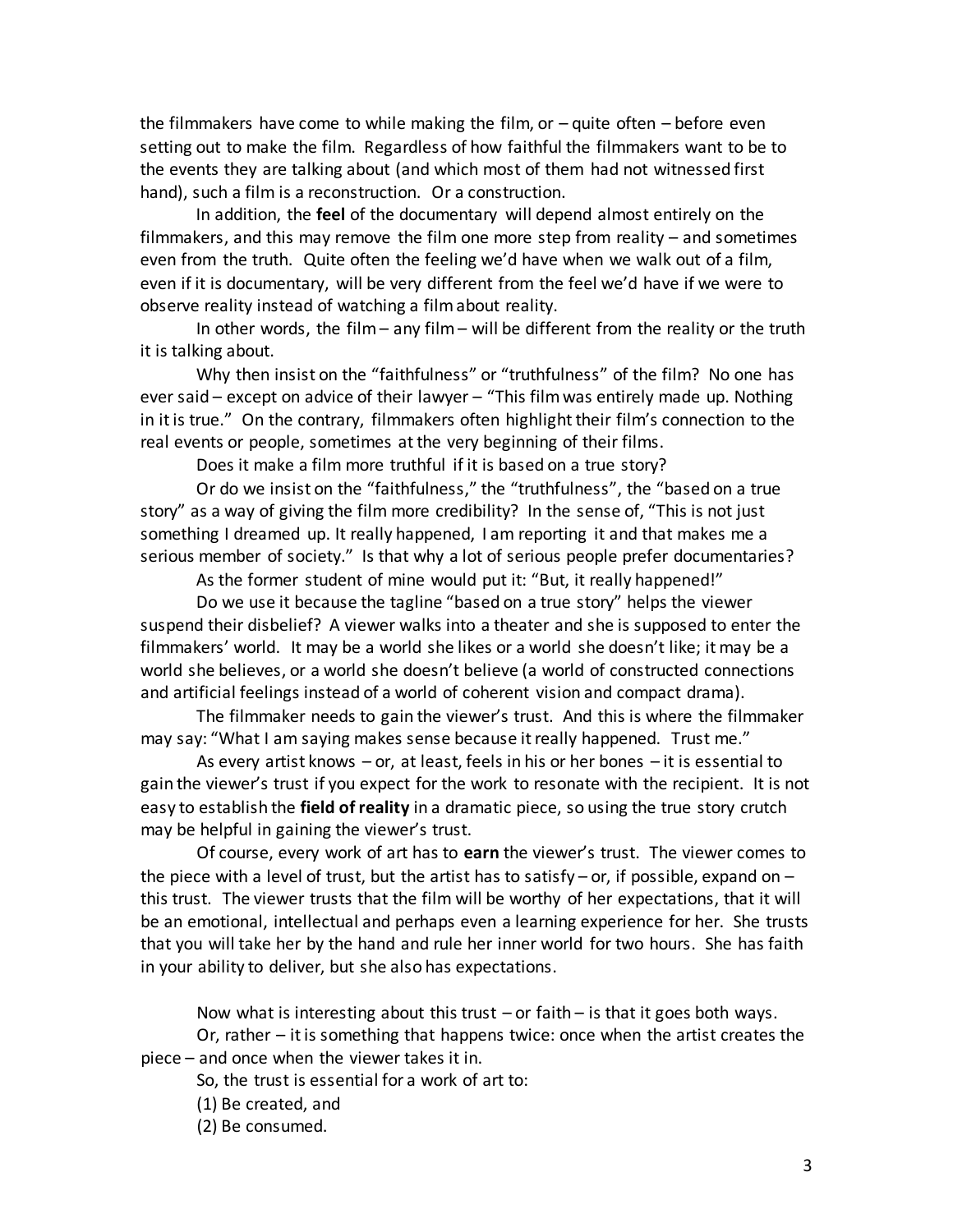We are talking here a high level of trust.

I need to trust that the film I am making is worth it in order for me to invest my emotional and, often, physical well-being, plus a minimum of two (and in one case, for myself – seven) years of my life.

Most importantly, I have to have faith in this undertaking in order for myself to strip down to the core and to bare my soul, my real emotions and my deepest thoughts on essential issues. It is important that I strip down in order to reach the emotional and conceptual essence of what I want to say, even when my work does not necessarily seem personal. Yet, it is this personal involvement that provides the basis for my art. Again – I don't need to talk directly about my concerns, but I need to invest myself into my art for it to gain that breath of life. Craft alone is not enough.

Of course, every piece of art has to contain the truth. But, not the truth of "what happened." It needs to contain the truth of **how things are**.

While making my art, I am communicating with my piece, not with the audience or with myself. My commitment is to the piece of art alone. Nothing can make my faith in my work relative. The art piece is not negotiable.

It is a little bit like a musician on stage, playing his instrument with the light in his eyes. He is wrapped up in the music, and becomes aware of the audience only when they start applauding.

The honesty of my relationship with my piece, plus my ability to communicate this onto the work of art is what inspires faith inside the viewer.

For her part, the viewer – as I said – comes to the battlefield, or to the bedroom, or to the cinema theater with herself also exposed, even if to a smaller degree. She comes and says, "I like this kind of films, I am investing my time, a bit of my life, and my emotional expectations in your work. I believe you to the point of crying because an actor on the screen pretends to be dying. Do it for me."

Both of us are taking a major leap of faith.

What does the filmmaker do with this faith is essential. If the artist takes it seriously and repays it multiple times with his or her work, it becomes **love**.

I approach the film I am creating with faith. The viewer approaches the film she is watching with faith. There is no film and no art without this faith.

This is it: faith in the art piece itself to transcend the moment.

A perverse question floats up to the surface here:

Did Vlado (if he was the real murderer) need the reality of the rapes and murders so that he can write about them? It is as if he could not just **write** about them, invent them, but he needed to report about them. Could that be part of what happened?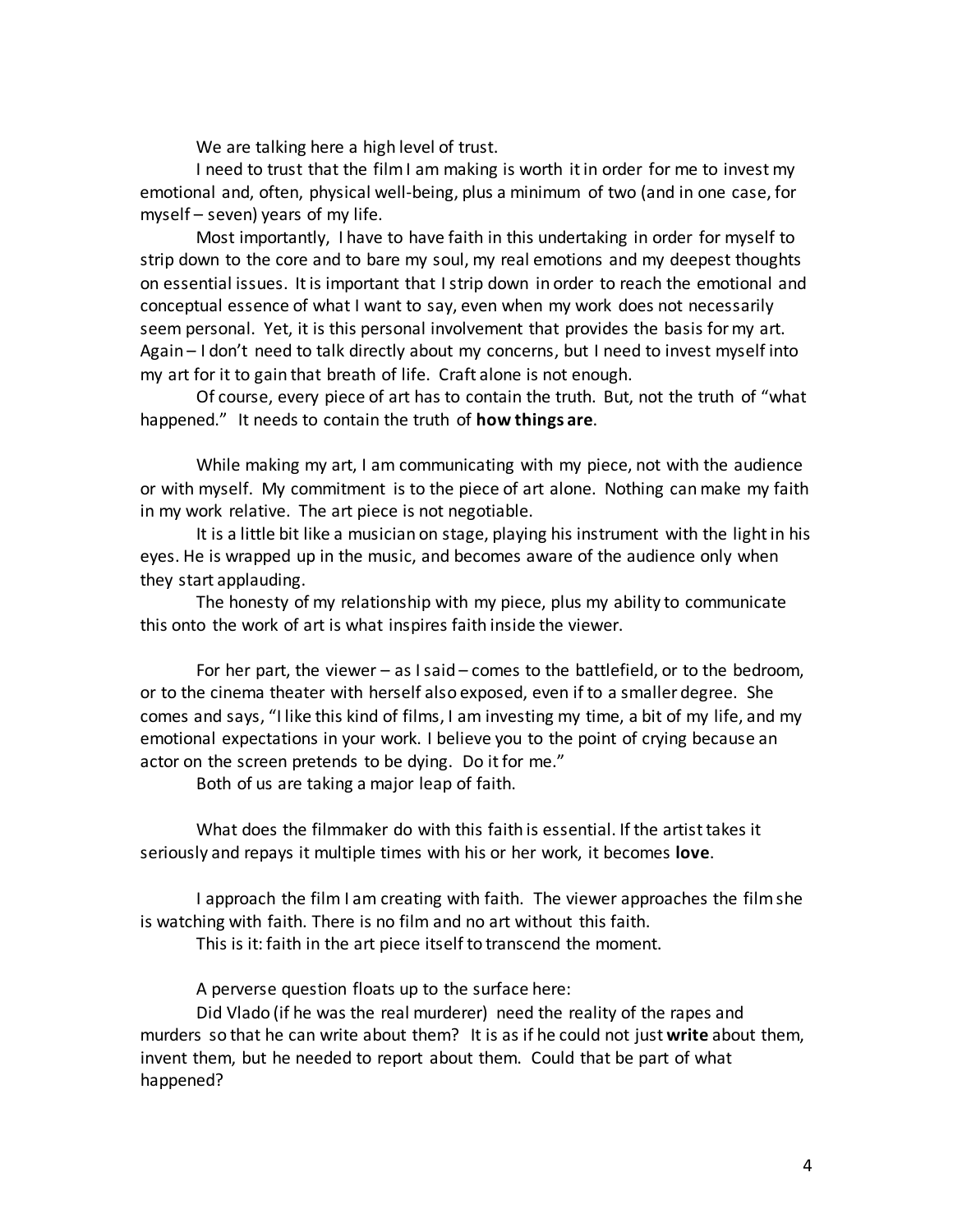Two days ago a viewer asked me why I decided to make the film about Vlado Taneski a documentary.

Yes, I did make a film about the case of the Kicevo reporter who died in a bucket of water in prison, after being charged with raping and killing the retired cleaners he was writing about.

However, the story of Vlado Taneski, told as a documentary, was only a part of the film, only one of three completely unrelated stories that comprise my film *Mothers*. The other two segments are drama pieces, with actors and scripted dialogue. Yet, they are both based on real events. What unfolds in these two drama parts is based on what happened to two friends of mine. Thus all three stories were based on real events, but they were treated differently; I applied radically different cinematic approaches.

Truth is extremely important, and I fulfilled my obligation to it in *Mothers* by trying to get to the bottom of what happened in this complicated series of events. The facts and the context. I also tried to give everybody involved a chance to convey their experience. Yet, this attempt to tell the facts and to satisfy different perspectives was not the most important thing.

What was more important was the following: I was trying to ask questions about the nature of truth, rather than about truth plain and simple. We see different permutations of truth and lies in the three parts of *Mothers*.

In a structuralist manner, we are finally faced with considering the medium itself, the font the song is printed in, the texture of the canvas, the clash and marriage of the documentary and fiction approaches in one and the same piece.

So *Mothers* is comprised of three unrelated stories – two of which are drama and one a documentary. These stories never really come together on the narrative level. The fact that they remain unconnected plot-wise, and – more importantly – the fact that I mix drama and documentary (or as some people would have it "truth and fiction") is not very common. Documentary and drama usually don't mix. When they do, the drama is often just a re-enactment of what happens in the documentary.

I wanted to combine these two approaches, two genres, two kinds of filmmaking. I felt there was no need to be restricted in the way I use the material, in the style and approach, the way we have been taught. Painting has been using found objects for about a century now. Many great artists have been incorporating found objects in their art pieces. The shock of seeing an unexpected other medium (found object) within a painting or sculpture ads a new level to the experience. Artists like Picasso and Rauschenberg have created works of art of classic beauty by using objects seemingly incongruous with a work of art, such as a blanket, linoleum, bicycle handlebars, stuffed goat or newspaper photographs. Yet, what really matters in the final piece is not the shock that we are looking at unexpected material where we don't expect it, but rather the fact that the found object has been incorporated into the art piece in a way that contributes to a great piece of art, a piece of art that has touched our heart, has spoken to our mind.

In other words, the novelty of incorporating found objects in a work of art (or of mixing drama and documentary in a substantial way) is not enough. The work itself still needs to be good.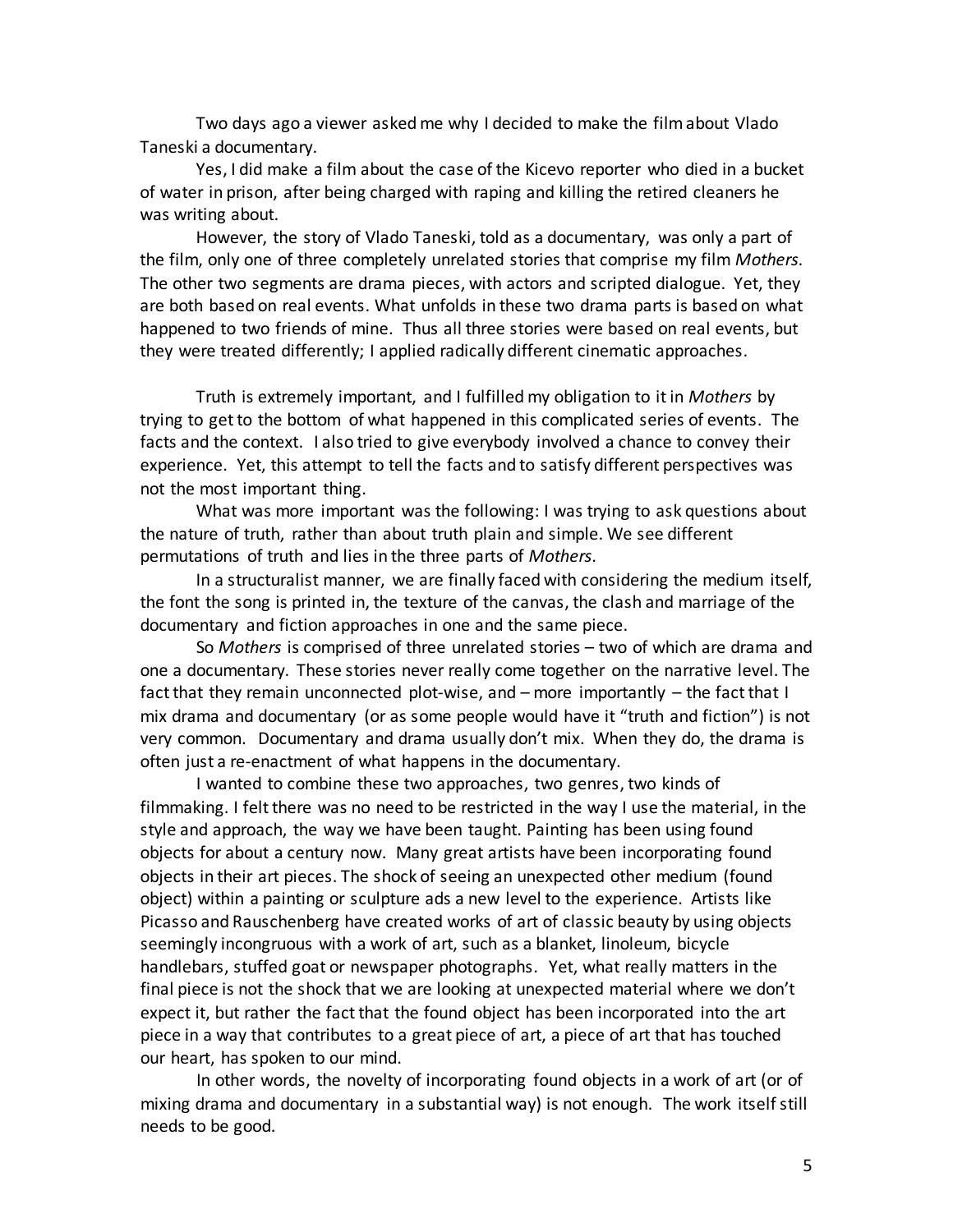Why couldn't filmexpand the means at its disposal by freely mixing documentary and fiction? Why do those two approaches – documentary and fiction – have to be considered mutually exclusive? Is it something in the nature of our perception of the work of art, the work of telling stories, of creating something out of nothing that makes us treat the drama and documentary as separate animals? After all, a story is a story?

This is where we neatly circle back to an earlier point – We watch a documentary film in a different way from the way we watch a drama. We read a magazine article in a different way from the way in which we read a short story. Sometimes, we even treat a film that employs actors differently because we were told that it is based on something that really happened. We treat these works based on truth or reporting on the truth in a different way.

Why? I am not sure.

Several years ago I screened my first film, *Before the Rain* at Brown University in Providence, Rhode Island. That film consists of three love stories set in London and Macedonia against the backdrop of tension and potential violence which is about to erupt – both in London and in Macedonia. Some of the tension is caused, "excused" or enhanced by ethnic intolerance. However, there was no violence in Macedonia at the time. The film was made eight years before an ethnic conflict – or what was being explained as an ethnic conflict – erupted in Macedonia.

Yet, since *Before the Rain* came from Macedonia, and Macedonia had only recently declared its independence from Yugoslavia, which itself was right then torn apart by wars of disintegration along ethnic lines, many people looked for clues about the nature of the actual war in this film.

I did not feel that watching *Before the Rain* would help anyone understand the facts of the actual wars in Yugoslavia. (For starters, there were no politicians in *Before the Rain*.) My intention was to talk about other human issues that concerned me, not to explain a particular war. I conceived and perceived *Before the Rain* as a piece of fiction applicable to any place in the world. And, indeed, viewers from very different places did come up to me after the film opened to tell me that it had made them think of their homelands. That it could easily have taken place in their homelands.

With this in mind, I told the viewers before the screening at Brown that the film they were about to see was not a documentary about Macedonia; nor was it a documentary about the wars in what used to be Yugoslavia. It is not a documentary at all, I told the audience. Satisfied that I helped frame the film for the viewers, I settled down.

After the screening I came up for a Q&A session. An elderly lady raised her hand and asked the first question: "Did what we saw in the film actually happen to you or to anyone in your family?"

Relying on whether something "really happened" or valorizing documentaries over drama only because they are documentaries, or praising a film because of the